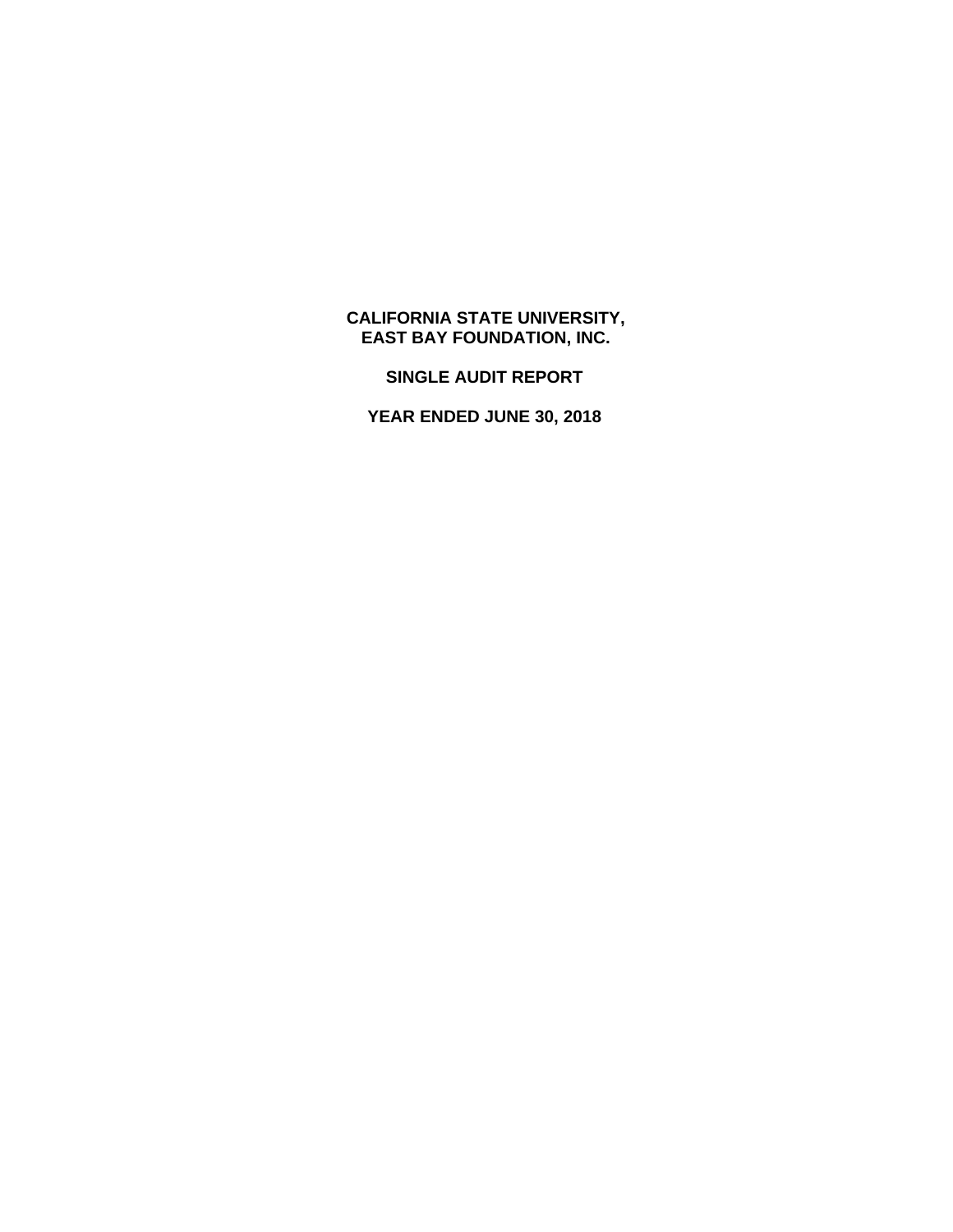### **CALIFORNIA STATE UNIVERSITY, EAST BAY FOUNDATION, INC. TABLE OF CONTENTS YEAR ENDED JUNE 30, 2018**

| <b>INDEPENDENT AUDITORS' REPORT ON INTERNAL CONTROL OVER</b><br><b>FINANCIAL REPORTING AND ON COMPLIANCE AND OTHER MATTERS</b><br><b>BASED ON AN AUDIT OF FINANCIAL STATEMENTS PERFORMED IN</b><br><b>ACCORDANCE WITH GOVERNMENT AUDITING STANDARDS</b> | 1  |
|---------------------------------------------------------------------------------------------------------------------------------------------------------------------------------------------------------------------------------------------------------|----|
| <b>INDEPENDENT AUDITORS' REPORT ON COMPLIANCE FOR THE MAJOR</b><br><b>FEDERAL PROGRAM AND REPORT ON INTERNAL CONTROL OVER</b><br><b>COMPLIANCE, AND REPORT ON THE SCHEDULE OF EXPENDITURES OF</b><br>FEDERAL AWARDS REQUIRED BY THE UNIFORM GUIDANCE    | 3  |
| <b>SCHEDULE OF EXPENDITURES OF FEDERAL AWARDS</b>                                                                                                                                                                                                       | 6  |
| NOTES TO SCHEDULE OF EXPENDITURES OF FEDERAL AWARDS                                                                                                                                                                                                     | 8  |
| <b>SCHEDULE OF FINDINGS AND QUESTIONED COSTS</b>                                                                                                                                                                                                        | 9  |
| <b>SUMMARY SCHEDULE PRIOR AUDIT FINDINGS</b>                                                                                                                                                                                                            | 11 |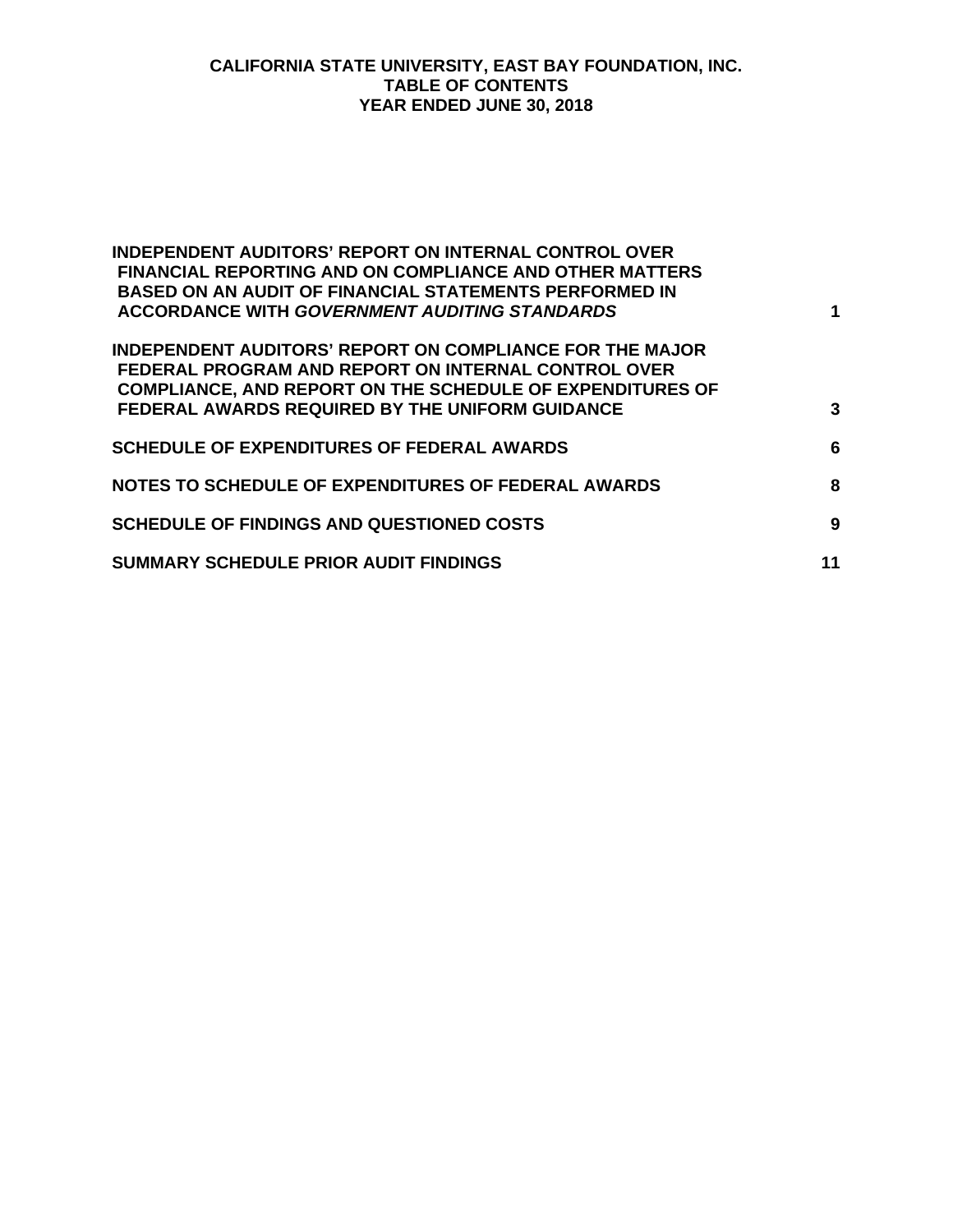

CliftonLarsonAllen LLP CLAconnect.com

#### **INDEPENDENT AUDITORS' REPORT ON INTERNAL CONTROL OVER FINANCIAL REPORTING AND ON COMPLIANCE AND OTHER MATTERS BASED ON AN AUDIT OF FINANCIAL STATEMENTS PERFORMED IN ACCORDANCE WITH** *GOVERNMENT AUDITING STANDARDS*

Board of Directors California State University, East Bay Foundation, Inc. Hayward, California

We have audited, in accordance with auditing standards generally accepted in the United States of America and the standards applicable to financial audits contained in *Government Auditing Standards*  issued by the Comptroller General of the United States, the financial statements of the business-type activities of the California State University, East Bay Foundation, Inc., a component unit of California State University, East Bay, as of and for the year ended June 30, 2018, and the related notes to the financial statements, which collectively comprise the California State University, East Bay Foundation, Inc.'s basic financial statements, and have issued our report thereon dated September 11, 2018.

## **Internal Control Over Financial Reporting**

In planning and performing our audit of the financial statements, we considered the California State University, East Bay Foundation, Inc.'s internal control over financial reporting (internal control) to determine the audit procedures that are appropriate in the circumstances for the purpose of expressing our opinions on the financial statements, but not for the purpose of expressing an opinion on the effectiveness of the California State University, East Bay Foundation, Inc.'s internal control. Accordingly, we do not express an opinion on the effectiveness of the California State University, East Bay Foundation, Inc.'s internal control.

A *deficiency in internal control* exists when the design or operation of a control does not allow management or employees, in the normal course of performing their assigned functions, to prevent, or detect and correct, misstatements on a timely basis. A *material weakness* is a deficiency, or a combination of deficiencies, in internal control, such that there is a reasonable possibility that a material misstatement of the entity's financial statements will not be prevented, or detected and corrected on a timely basis. A *significant deficiency* is a deficiency, or a combination of deficiencies, in internal control that is less severe than a material weakness, yet important enough to merit attention by those charged with governance.

Our consideration of internal control was for the limited purpose described in the first paragraph of this section and was not designed to identify all deficiencies in internal control that might be material weaknesses or significant deficiencies. Given these limitations, during our audit we did not identify any deficiencies in internal control that we consider to be material weaknesses. However, material weaknesses may exist that have not been identified.

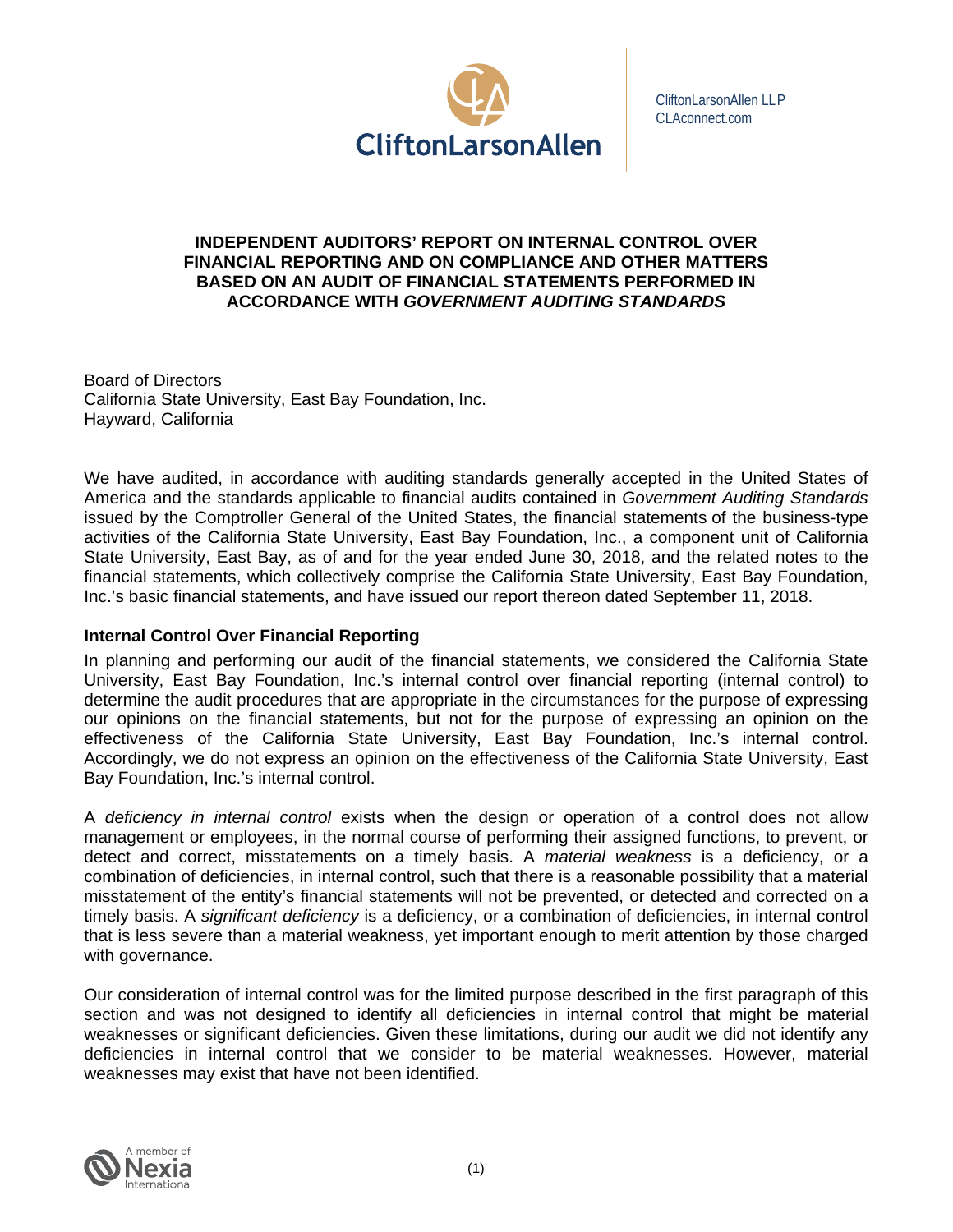#### **Compliance and Other Matters**

As part of obtaining reasonable assurance about whether the California State University, East Bay Foundation, Inc.'s financial statements are free from material misstatement, we performed tests of its compliance with certain provisions of laws, regulations, contracts, and grant agreements, noncompliance with which could have a direct and material effect on the determination of financial statement amounts. However, providing an opinion on compliance with those provisions was not an objective of our audit, and accordingly, we do not express such an opinion. The results of our tests disclosed no instances of noncompliance or other matters that are required to be reported under *Government Auditing Standards*.

#### **Purpose of this Report**

The purpose of this report is solely to describe the scope of our testing of internal control and compliance and the result of that testing, and not to provide an opinion on the effectiveness of the entity's internal control or on compliance. This report is an integral part of an audit performed in accordance with *Government Auditing Standards* in considering the Foundation's internal control and compliance. Accordingly, this communication is not suitable for any other purpose.

Viifton Larson Allen LLP

**CliftonLarsonAllen LLP** 

Minneapolis, Minnesota September 11, 2018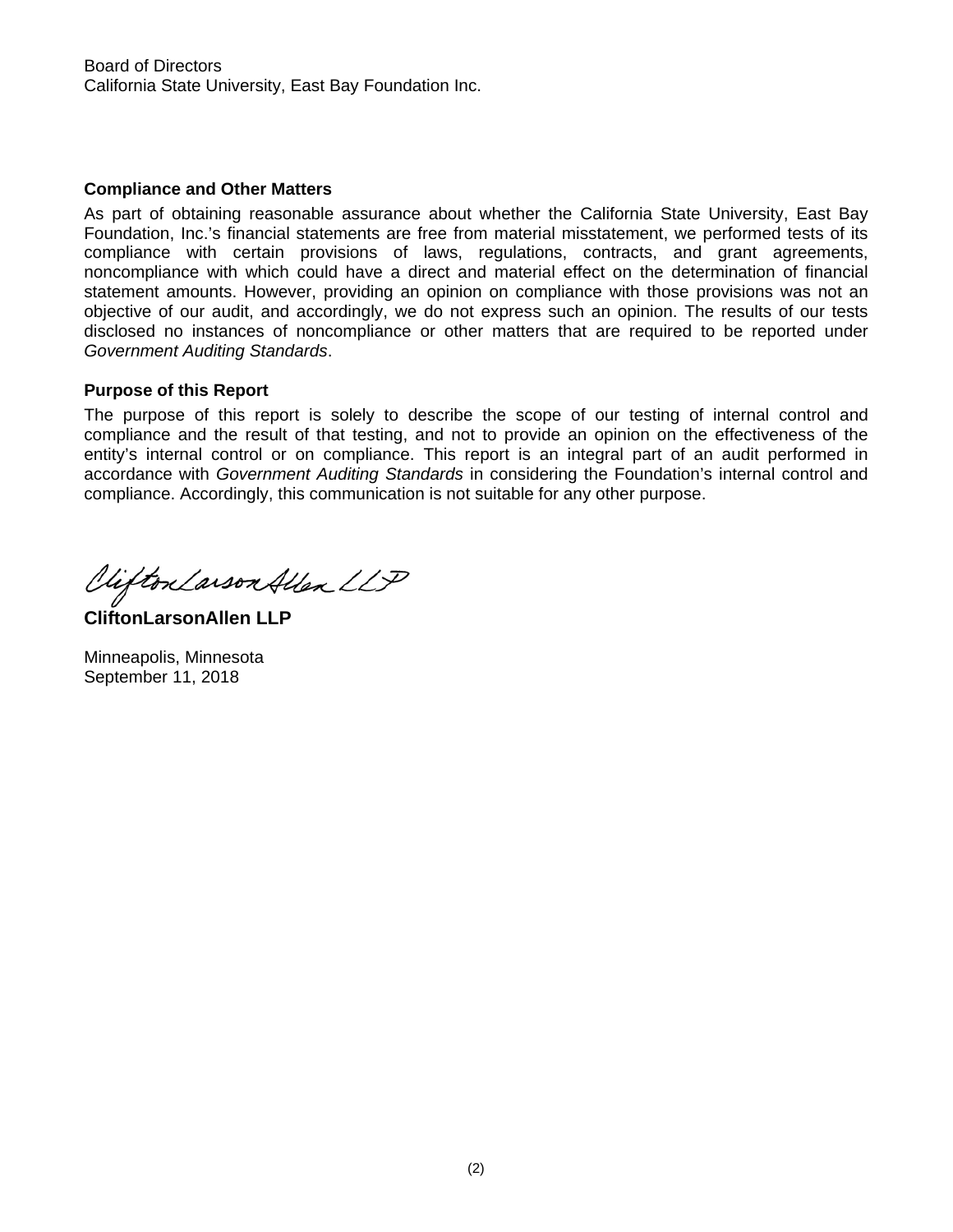

CliftonLarsonAllen LLP CLAconnect.com

#### **INDEPENDENT AUDITORS' REPORT ON COMPLIANCE FOR THE MAJOR FEDERAL PROGRAM AND REPORT ON INTERNAL CONTROL OVER COMPLIANCE, AND REPORT ON THE SCHEDULE OF EXPENDITURES OF FEDERAL AWARDS REQUIRED BY THE UNIFORM GUIDANCE**

Board of Directors California State University, East Bay Foundation, Inc. Hayward, California

## **Report on Compliance for Each Major Federal Program**

We have audited California State University, East Bay Foundation, Inc., a component unit of California State University, East Bay, compliance with the types of compliance requirements described in the OMB Compliance Supplement that could have a direct and material effect on the California State University, East Bay Foundation, Inc.'s major federal programs for the year ended June 30, 2018. California State University, East Bay Foundation, Inc.'s major federal programs are identified in the summary of auditors' results section of the accompanying schedule of findings and questioned costs.

#### *Management's Responsibility*

Management is responsible for compliance with federal statutes, regulations, and the terms and conditions of its federal awards applicable to its federal programs.

#### *Auditors' Responsibility*

Our responsibility is to express an opinion on compliance for California State University, East Bay Foundation, Inc.'s major federal programs based on our audit of the types of compliance requirements referred to above. We conducted our audit of compliance in accordance with auditing standards generally accepted in the United States of America; the standards applicable to financial audits contained in *Government Auditing Standards*, issued by the Comptroller General of the United States; and the audit requirements of Title 2 U.S. *Code of Federal Regulations* Part 200, *Uniform Administrative Requirements, Cost Principles, and Audit Requirements for Federal Awards* (Uniform Guidance). Those standards and the Uniform Guidance require that we plan and perform the audit to obtain reasonable assurance about whether noncompliance with the types of compliance requirements referred to above that could have a direct and material effect on a major federal program occurred. An audit includes examining, on a test basis, evidence California State University, East Bay Foundation, Inc.'s compliance with those requirements and performing such other procedures as we considered necessary in the circumstances.

We believe that our audit provides a reasonable basis for our opinion on compliance for the major federal programs. However, our audit does not provide a legal determination of California State University, East Bay Foundation, Inc.'s compliance.

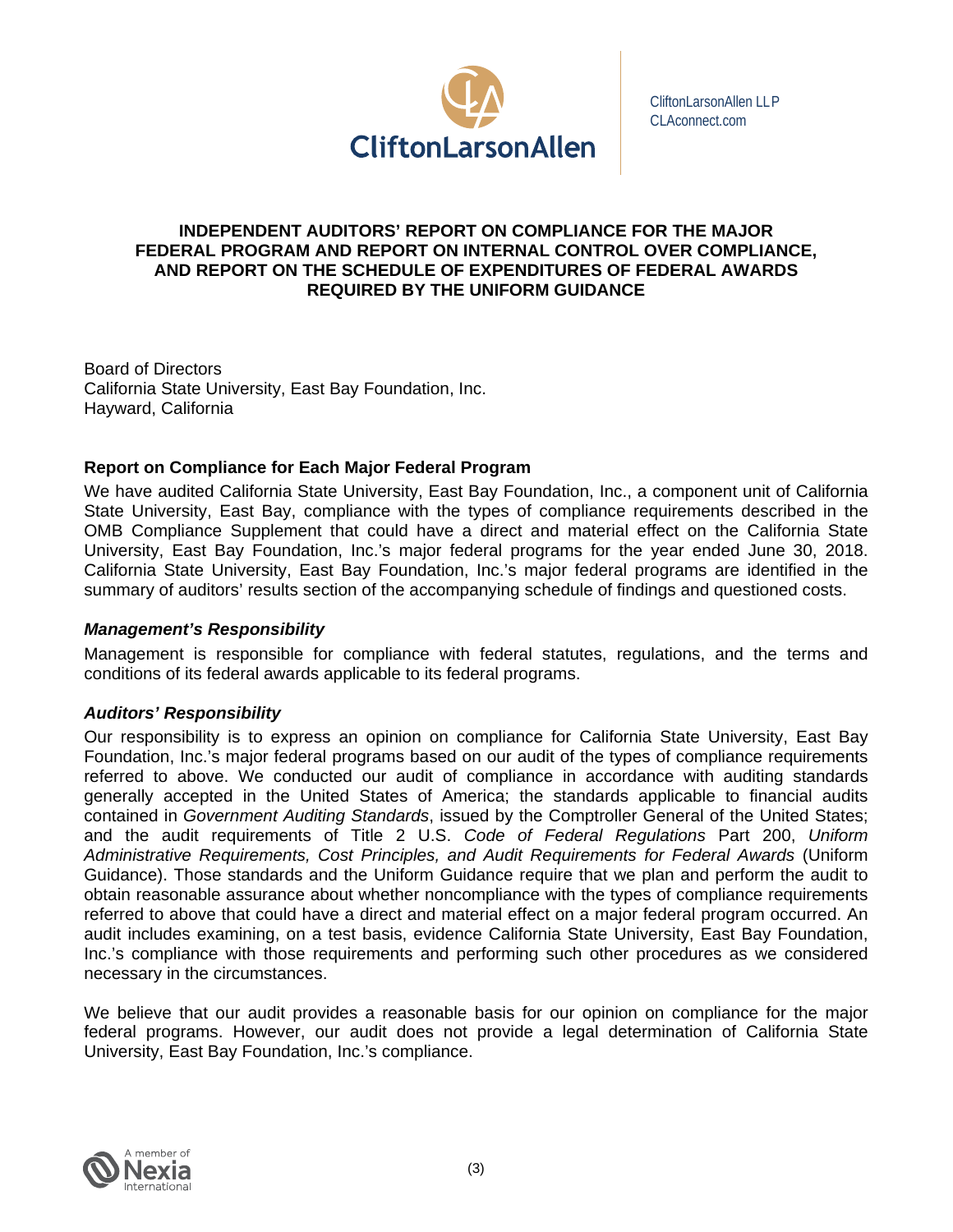# *Opinion on Each Major Federal Program*

In our opinion, California State University, East Bay Foundation, Inc. complied, in all material respects, with the types of compliance requirements referred to above that could have a direct and material effect on the major federal programs for the year ended June 30, 2018.

# **Report on Internal Control Over Compliance**

Management of California State University, East Bay Foundation, Inc. is responsible for establishing and maintaining effective internal control over compliance with the types of compliance requirements referred to above. In planning and performing our audit of compliance, we considered California State University, East Bay Foundation, Inc.'s internal control over compliance with the types of requirements that could have a direct and material effect on the major federal program to determine the auditing procedures that are appropriate in the circumstances for the purpose of expressing an opinion on compliance for the major federal program and to test and report on internal control over compliance in accordance with the Uniform Guidance, but not for the purpose of expressing an opinion on the effectiveness of internal control over compliance. Accordingly, we do not express an opinion on the effectiveness of California State University, East Bay Foundation, Inc.'s internal control over compliance.

A *deficiency in internal control over compliance* exists when the design or operation of a control over compliance does not allow management or employees, in the normal course of performing their assigned functions, to prevent, or detect and correct, noncompliance with a type of compliance requirement of a federal program on a timely basis. A *material weakness in internal control over compliance* is a deficiency, or combination of deficiencies, in internal control over compliance, such that there is a reasonable possibility that material noncompliance with a type of compliance requirement of a federal program will not be prevented, or detected and corrected, on a timely basis. A *significant deficiency in internal control over compliance* is a deficiency, or a combination of deficiencies, in internal control over compliance with a type of compliance requirement of a federal program that is less severe than a material weakness in internal control over compliance, yet important enough to merit attention by those charged with governance.

Our consideration of internal control over compliance was for the limited purpose described in the first paragraph of this section and was not designed to identify all deficiencies in internal control over compliance that might be material weaknesses or significant deficiencies and therefore, material weaknesses or significant deficiencies may exist that were not identified. We did not identify any deficiencies in internal control over compliance that we consider to be material weaknesses. However, material weaknesses may exist that have not been identified.

The purpose of this report on internal control over compliance is solely to describe the scope of our testing of internal control over compliance and the results of that testing based on the requirements of the Uniform Guidance. Accordingly, this report is not suitable for any other purpose.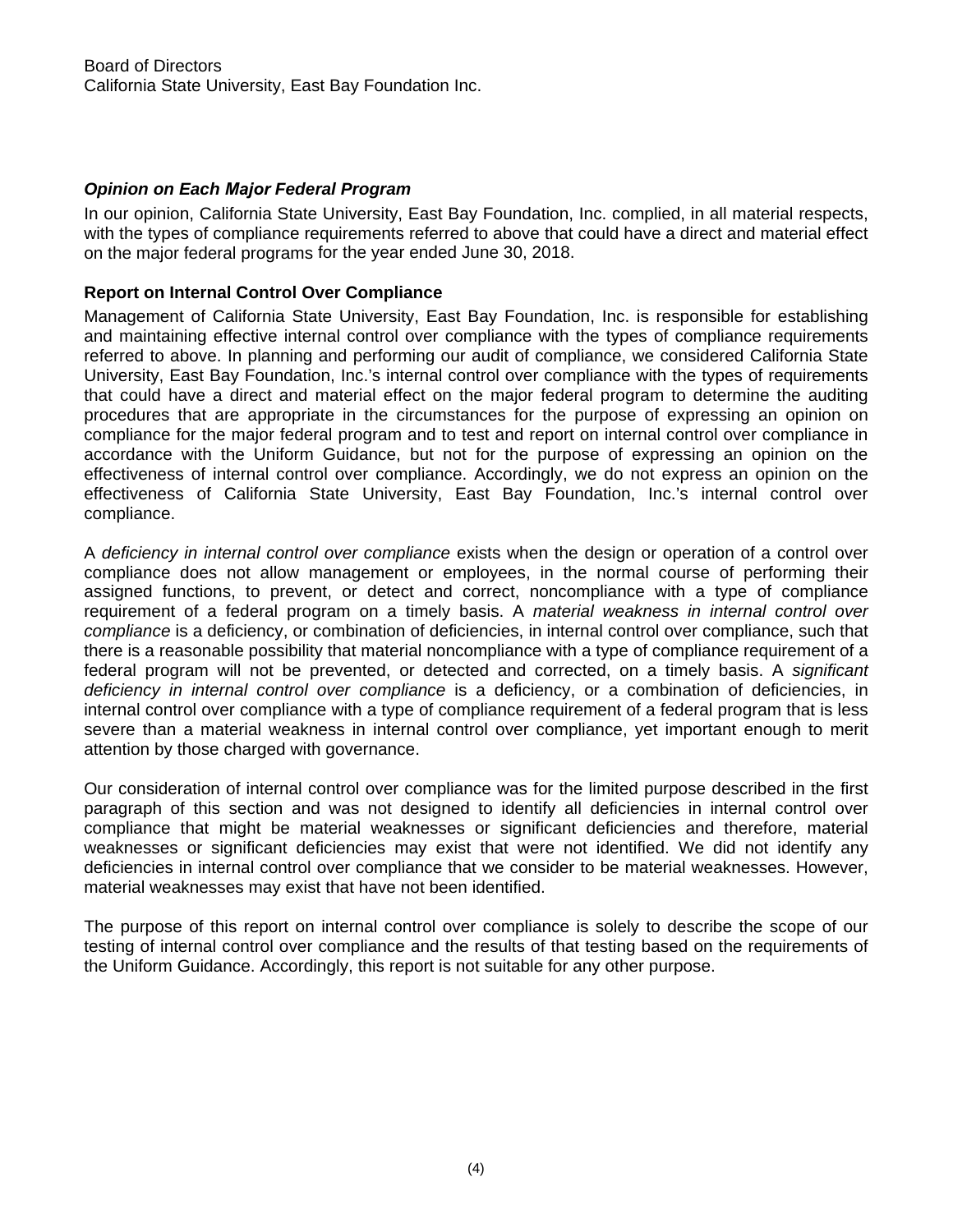## **Report on Schedule of Expenditures of Federal Awards Required by the Uniform Guidance**

We have audited the financial statements of the business-type activities of California State University, East Bay Foundation, Inc. as of and for the year ended June 30, 2018, and the related notes to the financial statements, which collectively comprise California State University, East Bay Foundation, Inc.'s basic financial statements. We issued our report thereon dated September 11, 2018, which contained unmodified opinions on those financial statements. Our audit was conducted for the purpose of forming opinions on the financial statements that collectively comprise the basic financial statements. The accompanying schedule of expenditures of federal awards is presented for purposes of additional analysis as required by the Uniform Guidance and is not a required part of the basic financial statements. Such information is the responsibility of management and was derived from and relates directly to the underlying accounting and other records used to prepare the basic financial statements. The information has been subjected to the auditing procedures applied in the audit of the financial statements and certain additional procedures, including comparing and reconciling such information directly to the underlying accounting and other records used to prepare the basic financial statements or to the basic financial statements themselves, and other additional procedures in accordance with auditing standards generally accepted in the United States of America. In our opinion, the schedule of expenditures of federal awards is fairly stated in all material respects in relation to the basic financial statements as a whole.

Viifton Larson Allen LLP

**CliftonLarsonAllen LLP** 

Minneapolis, Minnesota September 11, 2018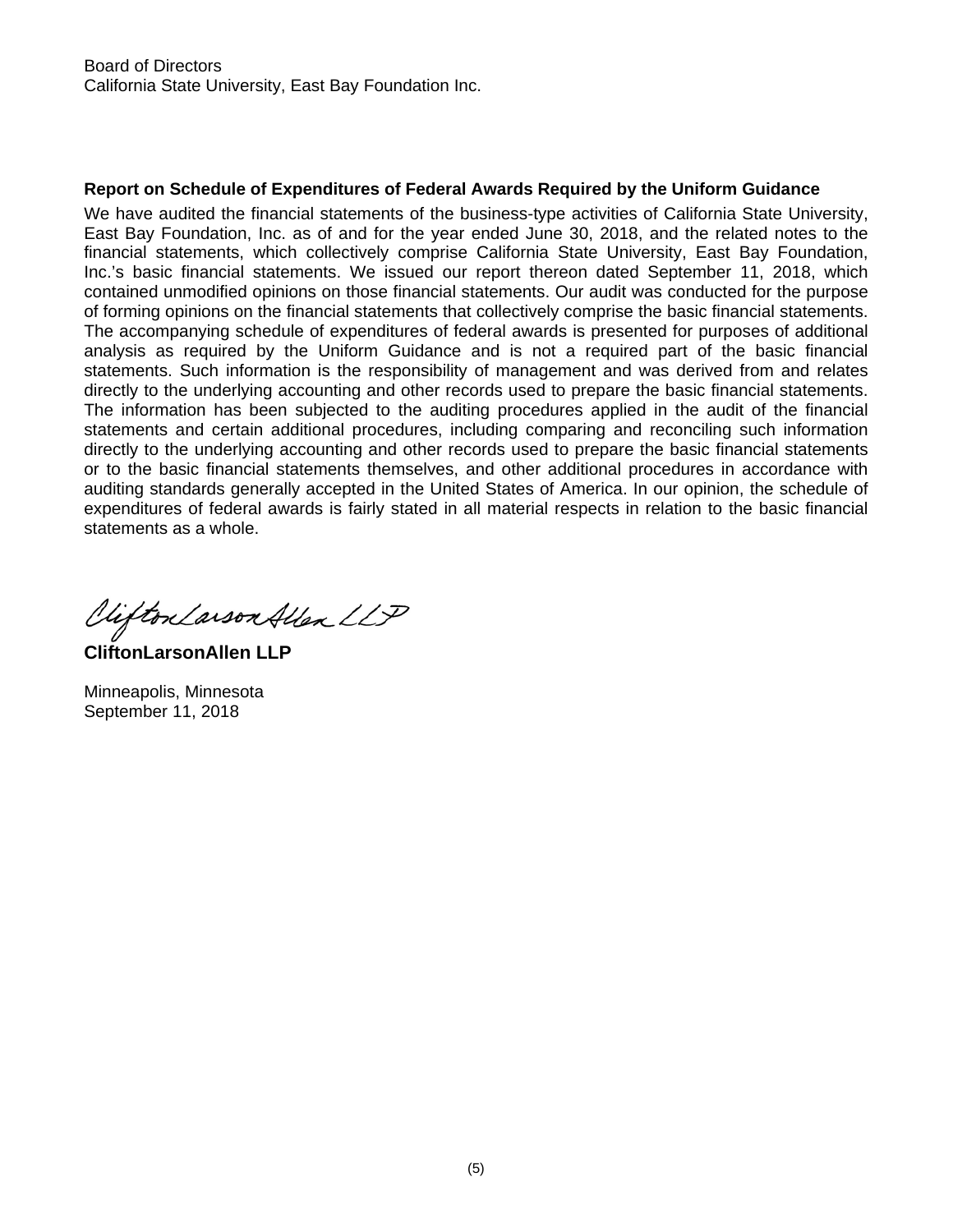## **CALIFORNIA STATE UNIVERSITY, EAST BAY FOUNDATION, INC. SCHEDULE OF EXPENDITURES OF FEDERAL AWARDS YEAR ENDED JUNE 30, 2018**

| <b>Federal Agency</b><br>Pass Through Agency                         | <b>CFDA</b>   | Pass-Through<br><b>Entity Identifying</b> | Passed<br>Through to | Federal              |
|----------------------------------------------------------------------|---------------|-------------------------------------------|----------------------|----------------------|
| <b>Federal Program Title</b>                                         | <b>Number</b> | <b>Number</b>                             | <b>Subrecipients</b> | <b>Expenditures</b>  |
| <b>Research and Development Cluster:</b>                             |               |                                           |                      |                      |
| Binational Agricultural Research and Development Fund                |               |                                           |                      |                      |
| Pass Through Program:                                                |               |                                           |                      |                      |
| Department of Agriculture                                            |               |                                           |                      |                      |
| Agricultural Research Basic and Applied Research                     | 10.001        | IS-4870-15-R                              |                      | $\sqrt{3}$<br>15,356 |
| Total Binational Agricultural Research and Development Fund          |               |                                           |                      | 15,356               |
| National Oceanic and Atmospheric Administration                      |               |                                           |                      |                      |
| Pass Through Program:                                                |               |                                           |                      |                      |
| <b>NOAA Mission-Related Education Awards</b>                         | 11.008        | BB00596190                                |                      | 7,699                |
| Total National Oceanic and Atmospheric Administration                |               |                                           |                      | 7,699                |
| National Aeronautics and Space Administration                        |               |                                           |                      |                      |
| Pass Through Program:                                                |               |                                           |                      |                      |
| Space Telescope Science Institute                                    |               |                                           |                      |                      |
| Science                                                              | 43.001        | HST-GO-13651.006-A                        |                      | 7,117                |
| Total National Aeronautics and Space Administration                  |               |                                           |                      | 7.117                |
| National Endowment for the Humanities                                |               |                                           |                      |                      |
| Pass Through Program:                                                |               |                                           |                      |                      |
| California Council for the Humanities                                |               |                                           |                      |                      |
| Promotion of the Humanities Federal/State Partnership                | 45.129        | COS15-460                                 |                      | 2,246                |
| <b>Total National Endowment for the Humanities</b>                   |               |                                           |                      | 2,246                |
| National Science Foundation                                          |               |                                           |                      |                      |
| Direct Programs:                                                     |               |                                           |                      |                      |
| Mathematical and Physical Sciences                                   | 47.049        |                                           |                      | 83,569               |
| <b>Biological Sciences</b>                                           | 47.074        |                                           |                      | 53.318               |
| <b>Education and Human Resources</b>                                 | 47.076        |                                           | 41,040               | 522,511              |
| Pass Through Programs:                                               |               |                                           |                      |                      |
| Regents of the University of California, Berkeley                    |               |                                           |                      |                      |
| <b>Education and Human Resources</b>                                 | 47.076        | 0009397                                   |                      | 41,568               |
| University Enterprises, Inc. (CSU Sacramento)                        |               |                                           |                      |                      |
| <b>Education and Human Resources</b>                                 | 47.076        | 523781                                    |                      | 10,000               |
| <b>Total National Science Foundation</b>                             |               |                                           | 41,040               | 710,966              |
| U.S. Department of Energy/NNSA                                       |               |                                           |                      |                      |
| Direct Programs:                                                     |               |                                           |                      |                      |
| Nuclear Energy Research, Development and Demonstration               | 81.121        |                                           |                      | 118,949              |
| Pass Through Program:<br>Lawrence Livermore National Security, LLC   |               |                                           |                      |                      |
| Graduate Assistance in Areas of National Need                        | 84.200        | B627336                                   |                      |                      |
|                                                                      |               |                                           |                      | 1,287                |
| UC Lawrence Berkeley National Lab<br>CO <sub>2</sub> Capture Project | 81.000        | 7361961                                   |                      | 9,818                |
|                                                                      |               |                                           |                      | 130,054              |
| Total U.S. Department of Energy/NNSA<br>U.S. Geological Survey       |               |                                           |                      |                      |
| Direct Program:                                                      |               |                                           |                      |                      |
| Earthquake Hazards Program Assistance                                | 15.807        |                                           |                      | 24,359               |
| Total U.S. Geological Survey                                         |               |                                           |                      | 24,359               |
| <b>Total Research and Development Cluster</b>                        |               |                                           | 41,040               | 897,796              |
|                                                                      |               |                                           |                      |                      |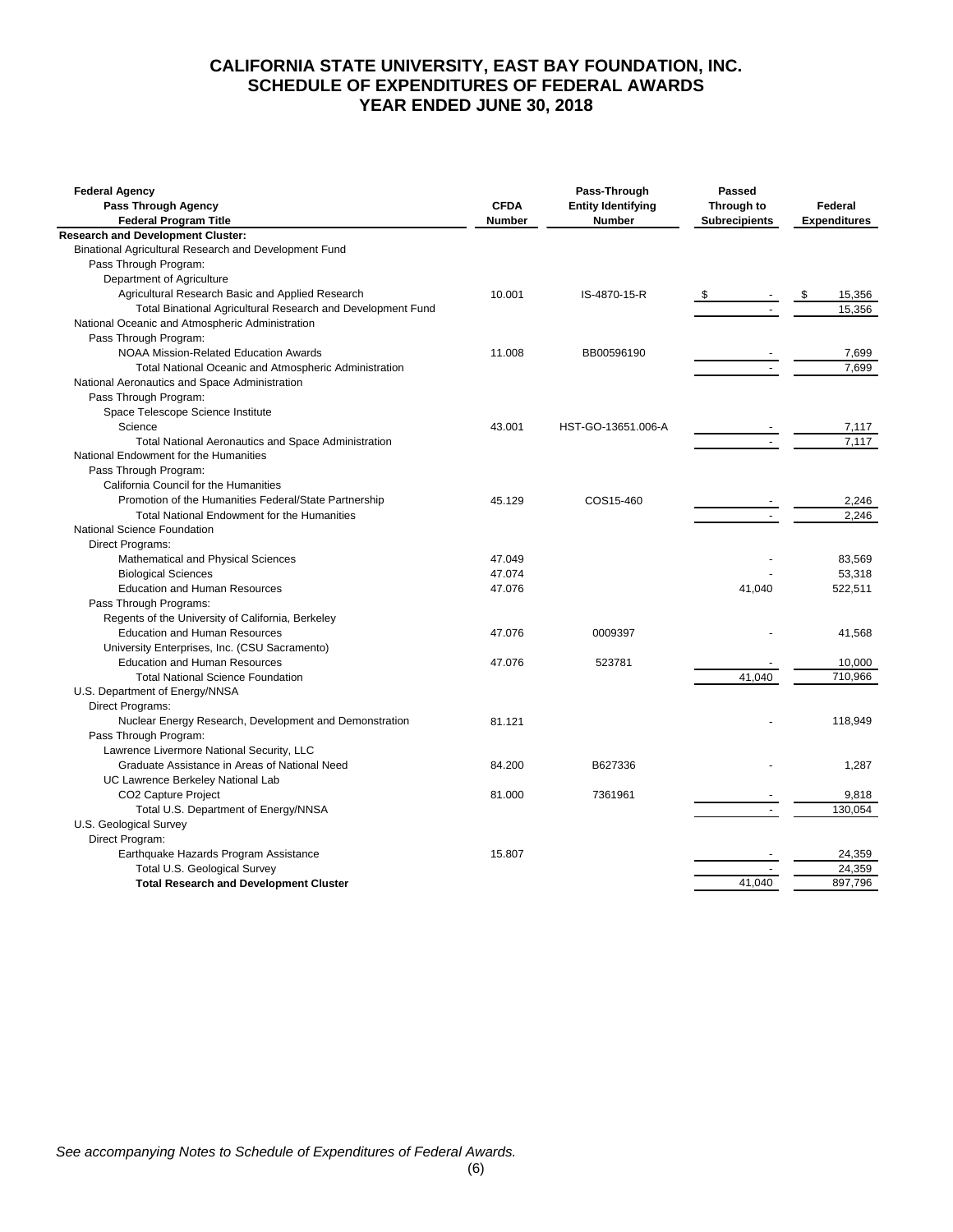#### **CALIFORNIA STATE UNIVERSITY, EAST BAY FOUNDATION, INC. SCHEDULE OF EXPENDITURES OF FEDERAL AWARDS (CONTINUED) YEAR ENDED JUNE 30, 2018**

| <b>Federal Agency</b><br>Pass Through Agency                                     | <b>CFDA</b>   | Pass-Through<br><b>Entity Identifying</b> | Passed<br>Through to | Federal             |
|----------------------------------------------------------------------------------|---------------|-------------------------------------------|----------------------|---------------------|
| <b>Federal Program Title</b>                                                     | <b>Number</b> | <b>Number</b>                             | <b>Subrecipients</b> | <b>Expenditures</b> |
| <b>Other Federal Programs:</b>                                                   |               |                                           |                      |                     |
| Department of Agriculture                                                        |               |                                           |                      |                     |
| Pass Through Program:                                                            |               |                                           |                      |                     |
| California State University, Chico Research Foundation                           |               |                                           |                      |                     |
| State Administrative Matching Grants for the Supplemental                        |               |                                           |                      |                     |
| Nutrition Assistance Program                                                     | 10.561        | SUB16-055                                 | $\mathbb{S}$         | \$<br>28,239        |
| <b>Total Department of Agriculture</b>                                           |               |                                           |                      | 28,239              |
| National Endowment for the Humanities                                            |               |                                           |                      |                     |
| Direct Program:                                                                  |               |                                           |                      |                     |
| Promotion of the Humanities Teaching and Learning                                |               |                                           |                      |                     |
| Resources and Curriculum Development                                             | 45.162        |                                           |                      | 77,846              |
| Total National Endowment for the Humanities                                      |               |                                           |                      | 77,846              |
| National Science Foundation                                                      |               |                                           |                      |                     |
| Direct Program:                                                                  |               |                                           |                      |                     |
| <b>Education and Human Resources</b>                                             | 47.076        |                                           |                      | 9,686               |
| Pass Through Program:                                                            |               |                                           |                      |                     |
| <b>Education and Human Resources</b>                                             | 47.076        |                                           |                      | 17,101              |
|                                                                                  |               |                                           |                      | 26,787              |
| <b>Total National Science Foundation</b>                                         |               |                                           |                      |                     |
| U.S. Department of Education                                                     |               |                                           |                      |                     |
| Direct Programs:                                                                 |               |                                           |                      |                     |
| Higher Education Institutional Aid                                               | 84.031        |                                           |                      | 534.018             |
| <b>TRIO Student Support Services</b>                                             | 84.042        |                                           |                      | 633,547             |
| Innovative Approaches to Literacy (IAL); Full-service                            |               |                                           |                      |                     |
| Community Schools (FSCA); Promise Neighborhoods (PN)                             | 84.215        |                                           | 146,119              | 1.023.065           |
| <b>English Language Acquisition State Grants</b>                                 | 84.365        |                                           |                      | 318,865             |
| <b>Strengthening Minority-Serving Institutions</b>                               | 84.382        |                                           |                      | 575,037             |
| Pass Through Programs:                                                           |               |                                           |                      |                     |
| California Department of Rehabilitation                                          |               |                                           |                      |                     |
| Rehabilitation Services Vocational Rehabilitation Grants to States               | 84.126        | 29146                                     |                      | 34,003              |
| Alameda County Office of Education                                               |               |                                           |                      |                     |
| Mathematics and Science Partnerships                                             |               |                                           |                      |                     |
| UC Office of the President                                                       | 84.366        | <b>CSUEB MOU 2016-2017</b>                |                      | 15,641              |
| Supporting Effective Instruction State Grants (formerly                          |               |                                           |                      |                     |
| Improving Teacher Quality State Grants)                                          | 84.367        | NCLB13-CSP-EASTBAY                        |                      | 135                 |
| Supporting Effective Instruction State Grants (formerly                          |               |                                           |                      |                     |
| Improving Teacher Quality State Grants)                                          | 84.367        | NCLB14-CSP-EASTBAY                        |                      | 30,900              |
| California Department of Education                                               |               |                                           |                      |                     |
| Supporting Effective Instruction State Grants (formerly                          |               |                                           |                      |                     |
| Improving Teacher Quality State Grants)                                          | 84.367        | 16-15196-A662-00                          | 129,925              | 149,128             |
| Total U.S. Department of Education                                               |               |                                           | 276,043              | 3,314,338           |
| U.S. Department of Health and Human Services                                     |               |                                           |                      |                     |
| Pass Through Programs:                                                           |               |                                           |                      |                     |
| Regents of the University of California                                          |               |                                           |                      |                     |
| Substance Abuse and Mental Health Services Projects                              | 93.243        | 00009667                                  |                      | 44,064              |
|                                                                                  |               |                                           |                      |                     |
| of Regional and National Significance<br>University of California, San Francisco |               |                                           |                      |                     |
|                                                                                  |               |                                           |                      |                     |
| Advanced Nursing Education Grant Program                                         | 93.247        | 8489sc                                    |                      |                     |
| University of California, Berkeley                                               |               |                                           |                      |                     |
| Foster Care Title IV-E                                                           | 93.658        | 00009241                                  |                      | 1,138,841           |
| Total U.S. Department of Health and Human Services                               |               |                                           | $\sim$               | 1,182,905           |
| <b>Total Other Federal Programs</b>                                              |               |                                           | 276,043              | 4,630,114           |
| <b>Total Federal Expenditures</b>                                                |               |                                           | 317,083              | 5,527,910           |
|                                                                                  |               |                                           |                      |                     |

*See accompanying Notes to Schedule of Expenditures of Federal Awards.*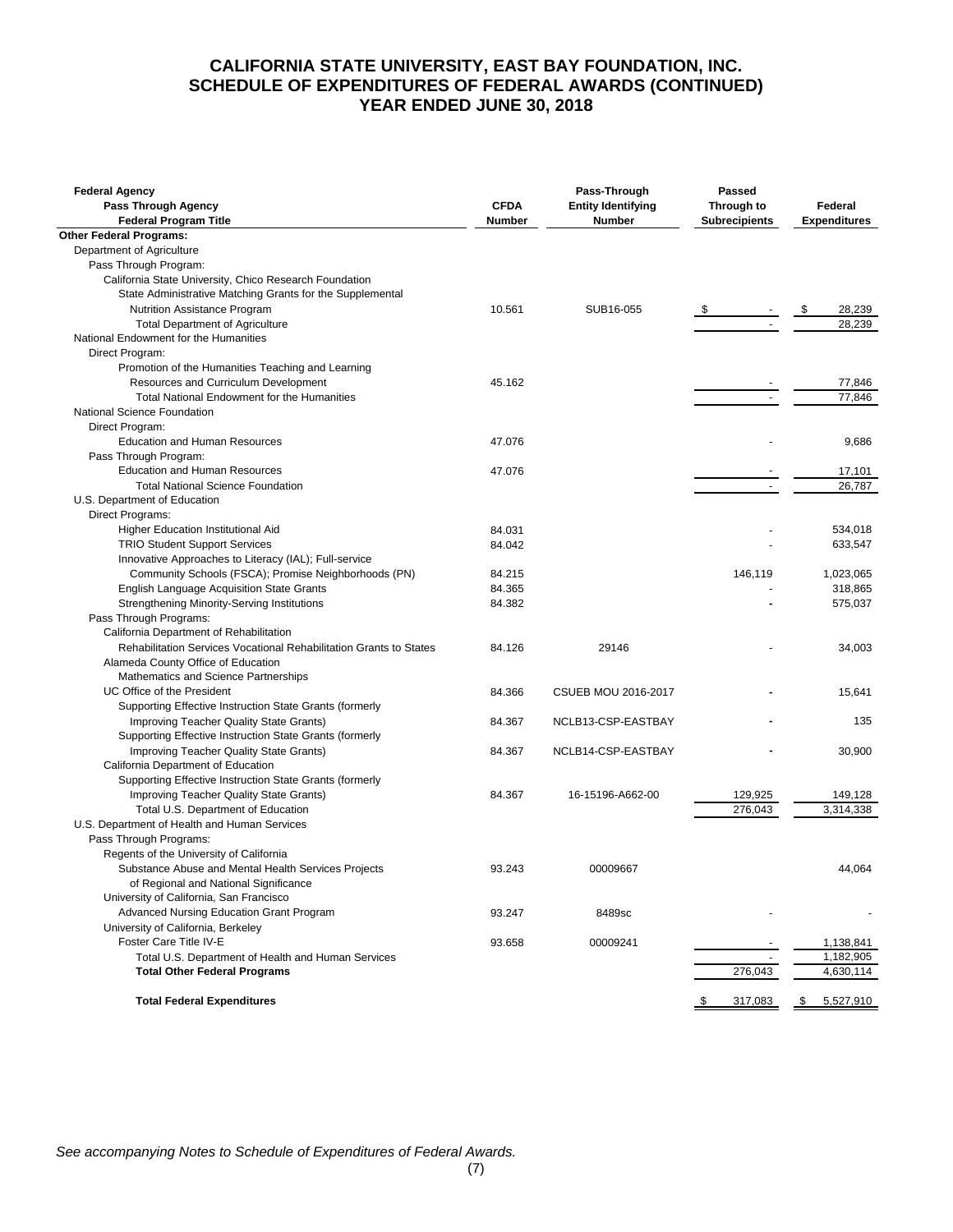#### **CALIFORNIA STATE UNIVERSITY, EAST BAY FOUNDATION, INC. NOTES TO SCHEDULE OF EXPENDITURES OF FEDERAL AWARDS YEAR ENDED JUNE 30, 2018**

#### **NOTE 1 BASIS OF PRESENTATION**

The accompanying schedule of expenditures of federal awards (the Schedule) includes the federal grant activity of California State University, East Bay Foundation, Inc. (the Foundation), under programs of the federal government for the year ended June 30, 2018. The information in this Schedule is presented in accordance with the requirements of Title 2 U.S. *Code of Federal Regulations* Part 200, *Uniform Administrative Requirements, Cost Principles, and Audit Requirements for Federal Awards* (Uniform Guidance). Therefore, some amounts presented in this Schedule may differ from amounts presented in, or used in the preparation of, the consolidated financial statements.

## **NOTE 2 SUMMARY OF SIGNIFICANT ACCOUNTING POLICIES**

Expenditures reported on the Schedule are reported on the accrual basis of accounting. Such expenditures are recognized following the cost principles in Office of Management and Budget Circular 21, *Cost Principles for Institutions of Higher Education*, or the cost principles contained in Title 2 U.S. *Code of Federal Regulations Part 200, Uniform Administrative Requirements, Cost Principles, and Audit Requirements for Federal Awards*, wherein certain types of expenditures may or may not be allowable or may be limited as to reimbursement. Negative amounts shown on the Schedule represent adjustments or credits made in the normal course of business to amounts reported as expenditures in prior years.

#### **NOTE 3 INDIRECT COST RATE**

The Foundation has elected not to use the 10 percent de minimis indirect cost rate as allowed under the Uniform Guidance.

#### **NOTE 4 SUBRECIPIENTS**

The Foundation passes certain federal awards received from National Science Foundation and U.S. Department of Education to other governments or not-for-profit agencies (subrecipients). The Foundation reports expenditures of Federal awards to subrecipients on an accrual basis.

#### **NOTE 5 NATIONAL SCIENCE FOUNDATION GRANTS**

According to the National Science Foundation's Proposal and Award Policies and Procedures Guide (Guide) dated January 14, 2013, certain National Science Foundation individual programs are included in the Research and Development Cluster and are reported in the Schedule accordingly under the Research and Development Cluster. In accordance with the transition statements published with the adoption of the Guide, awards that existed prior to the Guide's issuance are reported on the Schedule based on the content of the award until they expire.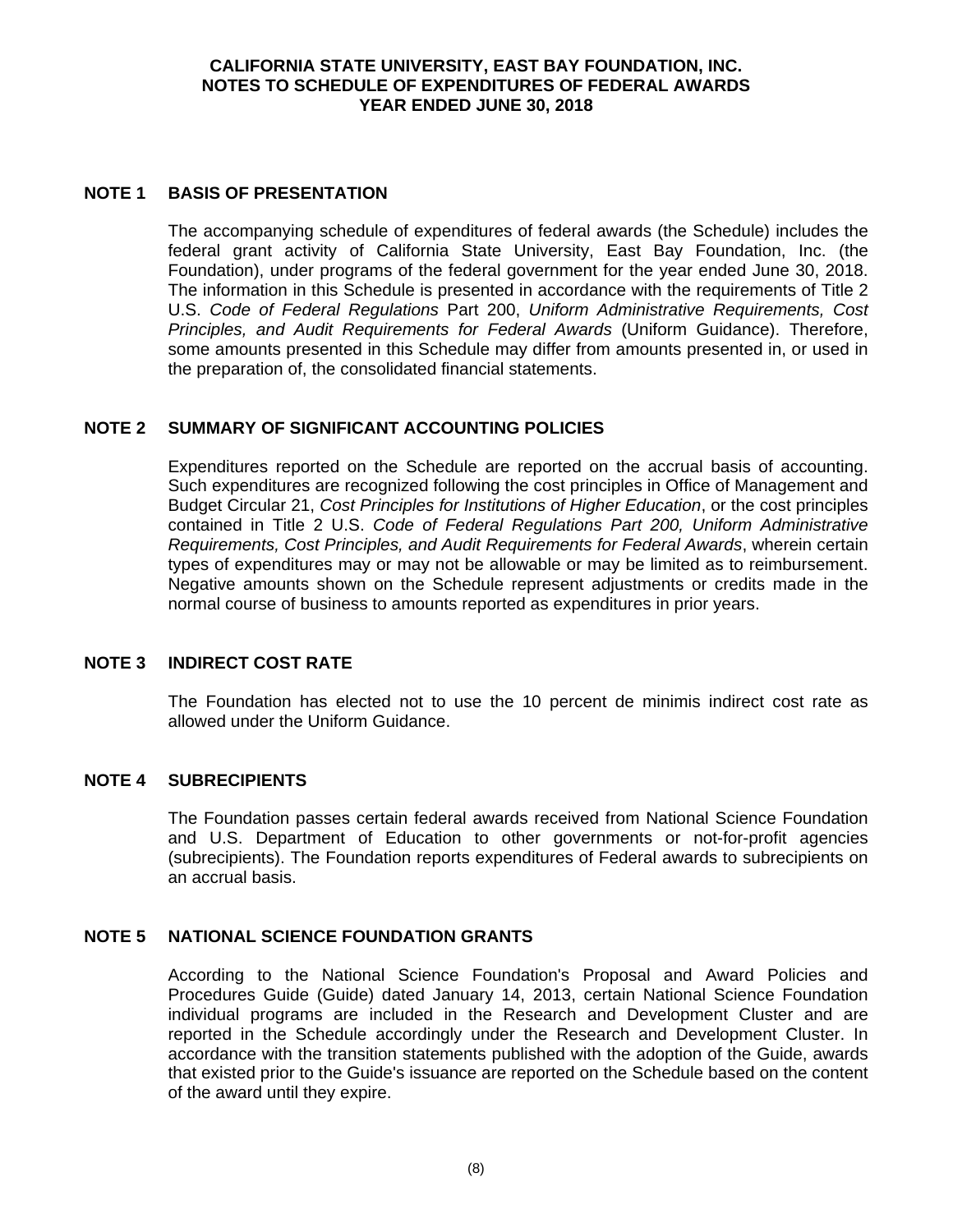## **CALIFORNIA STATE UNIVERSITY, EAST BAY FOUNDATION, INC. SCHEDULE OF FINDINGS AND QUESTIONED COSTS YEAR ENDED JUNE 30, 2018**

# **Section I – Summary of Auditors' Results**

# *Financial Statements*

| 1. Type of auditors' report issued:                                                                         | Unmodified                                                                                                                                                                                                                                                                                                    |
|-------------------------------------------------------------------------------------------------------------|---------------------------------------------------------------------------------------------------------------------------------------------------------------------------------------------------------------------------------------------------------------------------------------------------------------|
| 2. Internal control over financial reporting:                                                               |                                                                                                                                                                                                                                                                                                               |
| Material weakness(es) identified?<br>$\bullet$                                                              | yes<br>$\overline{p}$<br>X and the set of the set of the set of the set of the set of the set of the set of the set of the set of the set of the set of the set of the set of the set of the set of the set of the set of the set of the set of the set                                                       |
| Significant deficiency(ies) identified?<br>$\bullet$                                                        | x _____ none reported<br>_yes                                                                                                                                                                                                                                                                                 |
| 3. Noncompliance material to financial<br>statements noted?                                                 | yes<br>x no                                                                                                                                                                                                                                                                                                   |
| <b>Federal Awards</b>                                                                                       |                                                                                                                                                                                                                                                                                                               |
| 1. Internal control over major federal programs:                                                            |                                                                                                                                                                                                                                                                                                               |
| Material weakness(es) identified?<br>$\bullet$                                                              | yes<br>no<br>X and the set of the set of the set of the set of the set of the set of the set of the set of the set of the set of the set of the set of the set of the set of the set of the set of the set of the set of the set of the set                                                                   |
| Significant deficiency(ies) identified?<br>٠                                                                | x _____ none reported<br>_yes                                                                                                                                                                                                                                                                                 |
| Type of auditors' report issued on<br>2.<br>compliance for major federal programs:                          | Unmodified                                                                                                                                                                                                                                                                                                    |
| 3. Any audit findings disclosed that are<br>required to be reported in accordance with<br>2 CFR 200.516(a)? | yes<br>no<br>$\mathsf{X}$ and $\mathsf{X}$ and $\mathsf{X}$ and $\mathsf{X}$ are $\mathsf{X}$ and $\mathsf{X}$ and $\mathsf{X}$ are $\mathsf{X}$ and $\mathsf{X}$ are $\mathsf{X}$ and $\mathsf{X}$ are $\mathsf{X}$ and $\mathsf{X}$ are $\mathsf{X}$ and $\mathsf{X}$ are $\mathsf{X}$ and $\mathsf{X}$ are |
| <b>Identification of Major Federal Programs</b>                                                             |                                                                                                                                                                                                                                                                                                               |
| <b>CFDA Number(s)</b>                                                                                       | Name of Federal Program or Cluster                                                                                                                                                                                                                                                                            |
| 10.001; 11.008; 43.001; 45.129; 47.049;<br>47.074; 47.076; 81.121;15.807                                    | <b>Research and Development Cluster</b>                                                                                                                                                                                                                                                                       |
| 93.658                                                                                                      | <b>Foster Care</b>                                                                                                                                                                                                                                                                                            |
| Dollar threshold used to distinguish between<br>Type A and Type B programs:                                 | 750,000<br>\$                                                                                                                                                                                                                                                                                                 |
| Auditee qualified as low-risk auditee?                                                                      | no<br>yes<br>х                                                                                                                                                                                                                                                                                                |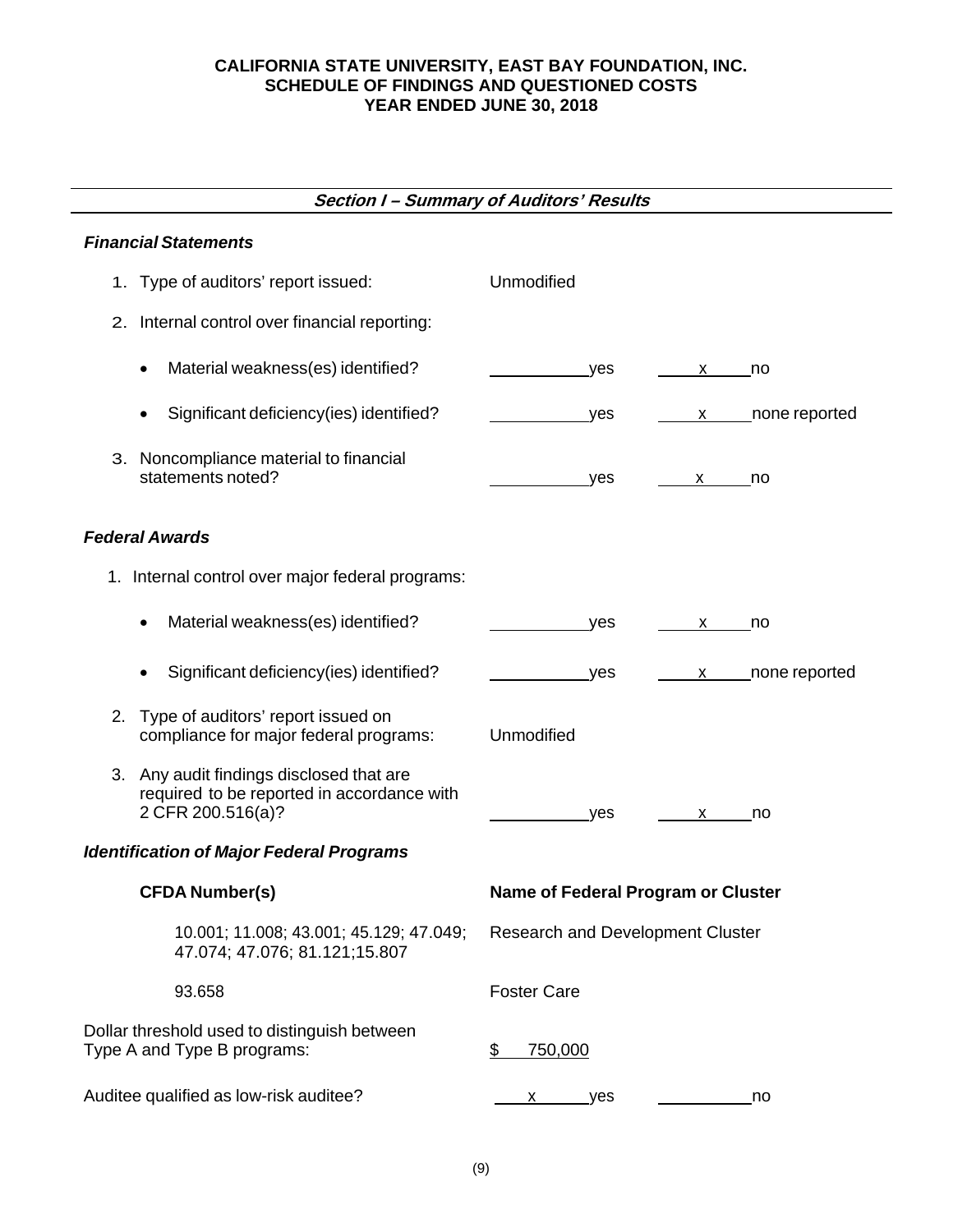#### **CALIFORNIA STATE UNIVERSITY, EAST BAY FOUNDATION, INC. SCHEDULE OF FINDINGS AND QUESTIONED COSTS (CONTINUED) YEAR ENDED JUNE 30, 2018**

## **Section II – Financial Statement Findings**

Our audit did not disclose any matters required to be reported in accordance with *Government Auditing Standards*.

**Section III – Findings and Questioned Costs – Major Federal Programs** 

Our audit did not disclose any matters required to be reported in accordance with *Government Auditing Standards*.